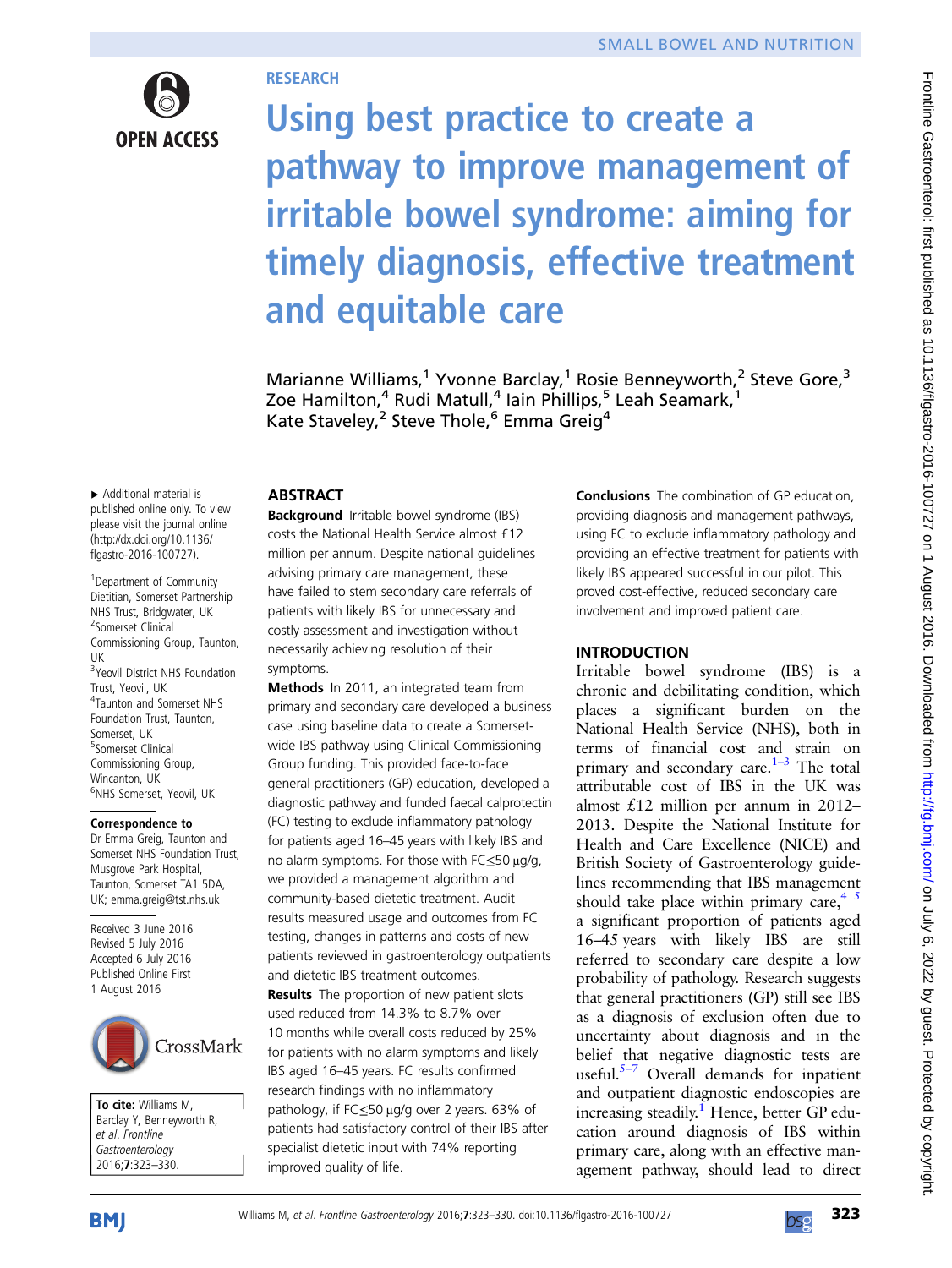NHS savings, which would allow secondary care gastroenterology services to target their resources more effectively.

### **METHODS**

In 2011, an integrated Flexible Healthcare Gastroenterology Clinical Team was created in Somerset with the aim of breaking down barriers between organisations to improve patient care. This team contained clinicians and managers from secondary care gastroenterology (Taunton and Somerset NHS Foundation Trust, Yeovil District NHS Foundation Trust) community dietetics (Somerset Partnership NHS Foundation Trust), GPs and Somerset Clinical Commissioning Group (SCCG).

To obtain a snapshot of the care available within gastroenterology, new outpatient slots in secondary care in Taunton were audited in May 2011 to determine number of patients aged 16–45 years referred from primary care with likely IBS and no alarm symp-toms. IBS was diagnosed using Rome III criteria.<sup>[8](#page-6-0)</sup> See online supplementary files S1 and S2.

Using these audit results and extrapolating the expenditure over a 24-month period to include all patients covered by Yeovil and Taunton Hospital catchment areas, this group of low-risk patients would have cost the NHS in excess of £161,000. See online supplementary file S3.

In order to investigate the 'revolving door' effect of ongoing symptoms leading to repeated referral and investigation, which is well-described in IBS, $\frac{9}{2}$  $\frac{9}{2}$  $\frac{9}{2}$  an audit of six consecutive months (from 1 October 2011 to 31 March 2012) of new patient referrals to gastroenterology secondary care outpatient clinics in Taunton and Somerset NHS Foundation Trust for those aged 16–45 years with no alarm symptoms was undertaken. This aimed to establish the percentage that had been seen in the previous 5 years, for either gastroenterology outpatient review, radiological or endoscopic investigations for the same symptoms.

In 2011, a community dietitian based in primary care in South Somerset undertook a pilot project with patients with IBS referred directly from local GPs. This pilot study looked at outcomes using dietary intervention including the low fermentable oligosaccharides, disaccharides, monosaccharides and polyols (FODMAP) diet. $10-13$  $10-13$  For 55 patients, informal feedback data on postintervention quality of life were recorded by asking each patient, 'Have the results of dietary intervention improved your quality of life?', with 69% (38/55) responding positively.

After collecting baseline data, the focus of the future project was to empower GPs to make a positive diagnosis of IBS in order to avoid secondary care referrals. This was done by providing GPs with the following:

A. 'Diagnosis of IBS' algorithm supplied as an innovative desktop app (see online supplementary appendix 1).

- B. 'Management of IBS' algorithm supplied as an innovative desktop app (see online supplementary appendix 2).
- C. County-wide GP teaching sessions led by a specialist dietitian and/or consultant gastroenterologist.
- D. Provide faecal calprotectin (FC) testing to exclude inflammatory pathologies in patients aged 16–45 years with likely IBS and thus avoiding secondary care referrals in those with  $FC \leq 50 \mu g/g$ .
- E. Provide an innovative community-based dietetic-led gastroenterology service using dietary interventions such as the low FODMAP diet for patients with IBS with no alarm symptoms, normal blood tests and FC results and intractable symptoms.

Overall, the project aimed to identify those patients who despite symptoms were at low risk of pathology, and gear the focus of their management towards symptom control using specialist dietetic input to avoid expensive and unnecessary secondary care referral and investigations in a time of limited resources. The money saved by avoiding secondary care referrals and investigations would be used to fund FC testing in primary care and specialist dietetic time. The figures from within our business case are shown in table 1.

The electronic FC request form included a compulsory pop-up audit, allowing review of the indications for the test. Use of a single laboratory for FC testing rather than point-of-care testing allowed consistency of reporting and assay (Barnsley and Rotherham Joint Pathology Services using the Immundiagnostik ELISA test). The result was returned directly to the GP as a paper copy with basic advice around levels obtained. Using the laboratory reference range and based on information available in 2011–2012, a level  $\leq 50 \text{ }\mu\text{g/g}$ was chosen to avoid referral to secondary care.<sup>14 15</sup> Our approach was later endorsed by NICE. $^{20}$  $^{20}$  $^{20}$ 

First-line dietetic advice was supplied either by Somerset Partnership NHS Trust community dietitians based within each GP practice in the county or directly by GPs. If symptoms proved intractable, then onward referral to the specialist dietitian-led gastroenterology community clinic could be made by community dietitians, GPs and other community-based

Table 1 Cost of new pathway with associated savings comparisons using secondary care costs based on secondary care audit data collected in May 2011

| Costs of FC testing at £31 per test on a cost per case basis<br>based on funding for up to 350 tests                                       | £10850   |
|--------------------------------------------------------------------------------------------------------------------------------------------|----------|
| Cost of dietetics service with 15% on costs, band six<br>specialist dietitian and 0.2 WTE administrator support                            | £48 003  |
| Total cost of new pathway                                                                                                                  | £58 853  |
| Present annual secondary care costs for patients with likely<br>IBS aged 16-45 years with no alarm symptoms when seen in<br>secondary care | £161 198 |
| Savings comparison                                                                                                                         | £102 345 |
| FC, faecal calprotectin; IBS, irritable bowel syndrome; WTE, whole time<br>equivalent.                                                     |          |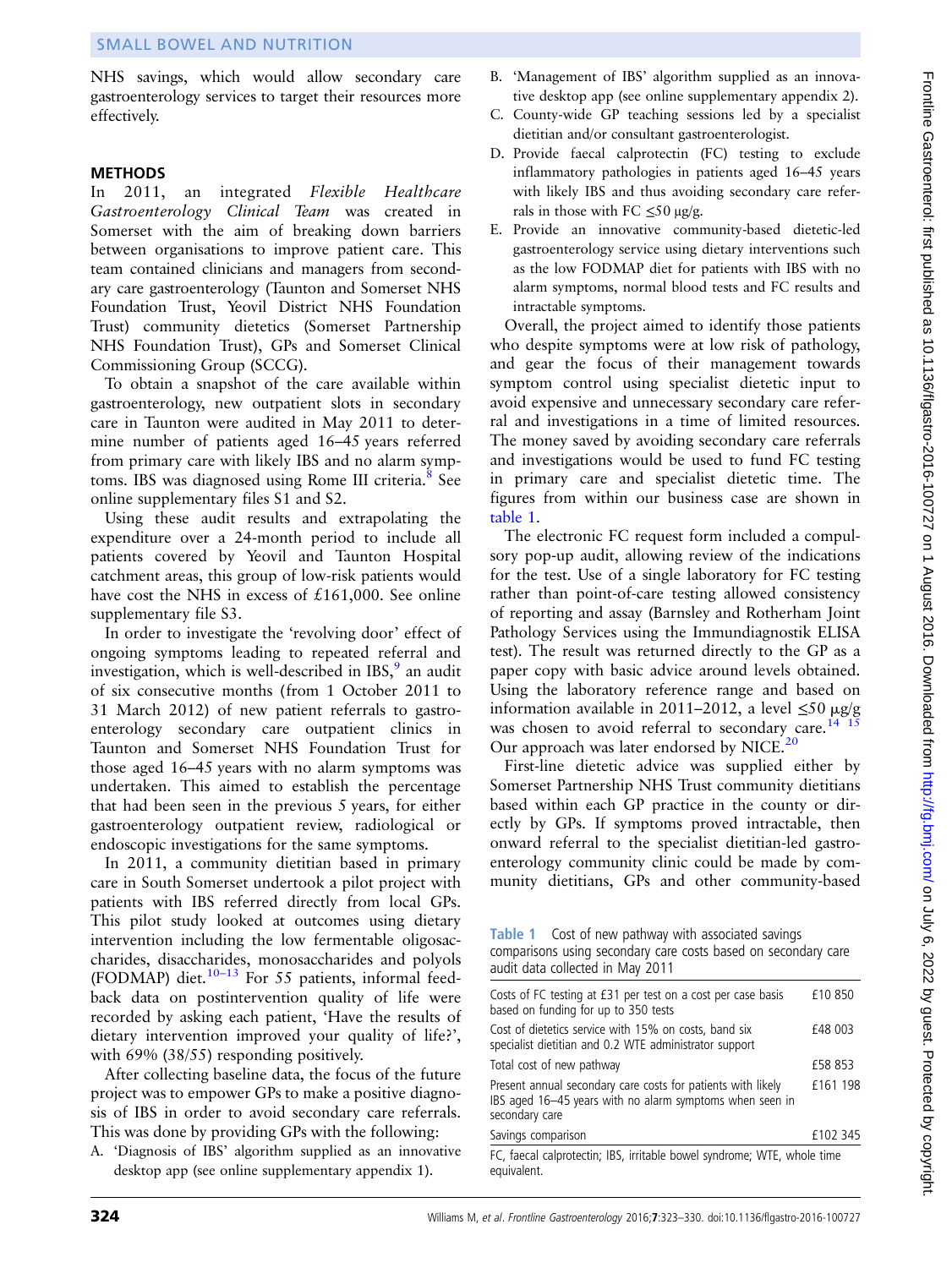healthcare professionals. Secondary care teams were not given access to this clinic as the business case revolved around avoiding referral to secondary care, reinforcing to GPs that IBS should be managed in primary care. Having specialist dietitians in a primary care setting was an important safety step as they were able to reassess patients for alarm symptoms and return the patient to their GP if they felt that further investigation in secondary care gastroenterology was needed.

These new specialist dietetic clinics provided the capacity to see 30 new referrals per month with each patient requiring two appointments with an 8-week gap between them. To assess the outcomes, patients filled in symptom evaluation forms at the start and end of treatment. The evaluation form was based on a data collection tool for assessing patient primary outcomes, using the internationally validated Gastrointestinal Symptom Rating Scale-IBS scoring system[.7](#page-6-0) [16](#page-7-0) An additional validated global symptom satisfaction question used as the current standard in IBS trials was included in the evaluation form,  $^{17}$  $^{17}$  $^{17}$  along with informal feedback data on quality of life.

SCCG agreed funding in June 2012 with an initial audit planned at 1 year. Outcome data were collected for the new dietetic service from 1 May 2013 to 30 April 2016, and analysis of FC testing ran from 1 November 2013 to 31 October 2015. The audit of outpatient data was repeated 10 months into the FC testing project (August 2014) to inform the end of first year analysis for SCCG.

# **RESULTS**

The secondary care outpatient data analysis originally carried out in Taunton in May 2011 (figure 1) was repeated in August 2014 for Taunton and Yeovil to see if the pilot study using FC testing and dietetic treatment had made any difference to the use of new patient slots in gastroenterology clinics. This analysis determined the number of relevant patients and established investigations undertaken, overall outcome and costs.

When figures from both hospitals were extrapolated over 12 months, the total costs from these patients were approximately £120 000, including their outpatient slot, endoscopy, radiology and serological investigations. This was a 25% saving over baseline compared with costs from the 2011 Taunton audit data of approximately £161 000. The overall reduction in referrals of patients aged 16–45 years with likely IBS from GPs to secondary care using Taunton data was 36%.

The potential revolving door data collected using the audit of 6 months of new patient slots for patients aged 16–45 years with likely IBS and no alarm symptoms showed that of the 117 patients fitting these criteria, 38 had been seen previously within the last 5 years for endoscopy, radiology or gastroenterology review (32.5%).

Over 2 years, 308 FC tests were requested by primary care as part of this project. Analysis showed that pathology was highly unlikely unless FC  $>150 \mu g/g$ , with no gastrointestinal pathology found



Figure 1 Audit data for new outpatient attendances in August 2014 following GP referral at Taunton and Somerset NHS Foundation Trust (TST) and Yeovil District NHS Foundation Trust (YDH) aged 16–45 years with no alarm symptoms and likely irritable bowel syndrome (IBS).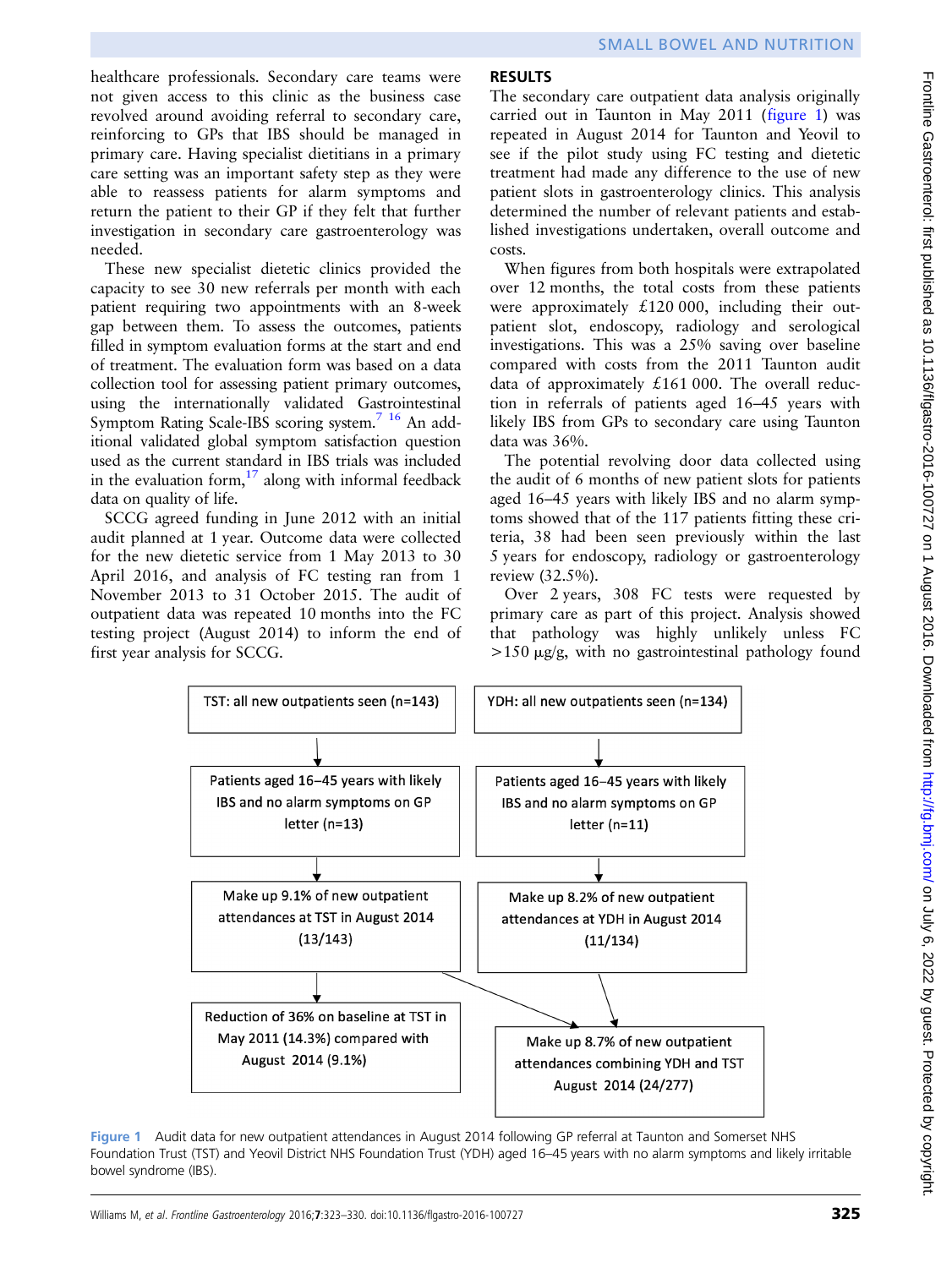

Figure 2 A, B, C, D show outcome results for individual symptoms using GSRS-IBS scoring system and mean symptom severity scores before and after IBS dietetic management who completed treatment between 1 May 2013 and 30 April 2016. A and B (n=146) patients aged 16-45 years. C and D (n=335) adult patients of any age.

at levels  $\leq 50 \mu g/g$ . These data should reinforce the confident use of this pathway in the future ([table 2\)](#page-4-0). For those patients with FC  $>50 \mu g/g$  where referral did not take place, contact was made either by telephone or letter with their GP to determine their current gastrointestinal health. This helped to educate

GPs and encourage them to seek a secondary care opinion if patients had FC  $\geq$ 50 µg/g and their symptoms remained troublesome.

In the case of 12 out of 13 patients with FC  $50-150 \mu g/g$  who were not referred to secondary care, on checking with their GPs, there had been no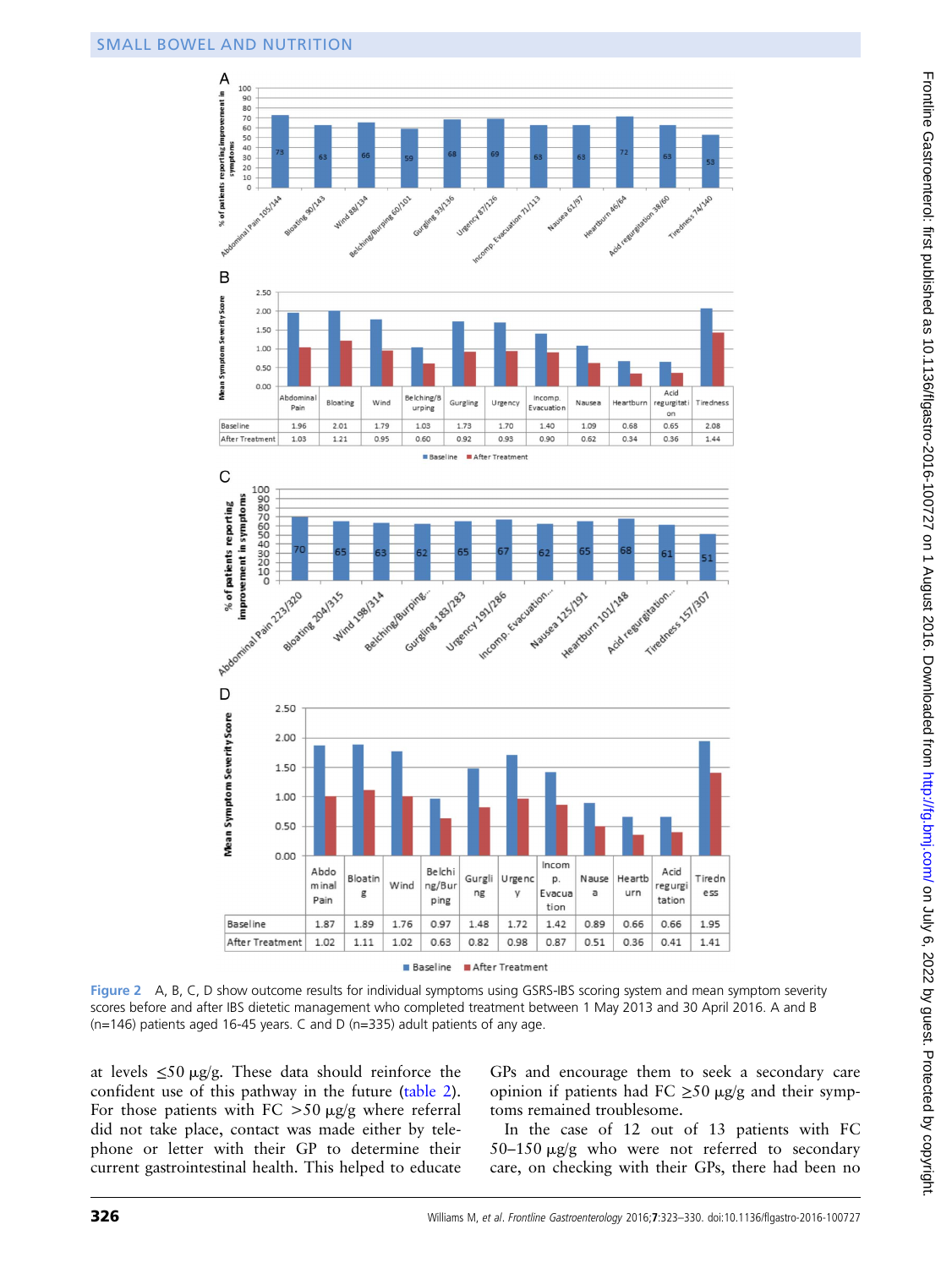other relevant consultations and the GP added a file note to their records in each case. One patient awaits a repeat FC. For those cases where coexistent infection was discovered, symptoms settled after antibiotics.

Our specialist community gastroenterology dietitians received their referrals from around Somerset, providing clinics in four separate locations throughout the county to allow for increased patient access. Only those aged 16–45 years, who had completed their dietary intervention period and who were referred specifically for management of IBS, have been included in the data ( $n=146$ ). The mean age was 32 years with 83% female predominance.

Using the validated global primary outcome question, 'Do you have satisfactory relief from your IBS symptoms?', of those who noted 'no' at the initial appointment  $(n=139)$ ,  $63\%$  were then able to respond with 'yes' following dietary intervention.

Graphs A–D show outcome results and mean symptom severity scores for dietetic intervention for patients referred for IBS management who had completed dietary treatment. Graphs A and B: n=146 aged 16–45 years; graphs C and D: n=335 all patients.

Graph A shows that over 70% of patients reported improvement in abdominal pain and heartburn. Urgency also responded well to dietary intervention with 69% of patients reporting improvement. Using the Wilcoxon signed-rank test, graph B shows that all symptoms showed a statistically significant reduction following dietetic intervention with all p values  $< 0.001$ .

When considering the informal feedback on the improvement in quality of life, 74% (108/146) noted that dietary intervention had improved their quality of life with comments such as, 'This diet has turned my life around', 'I am so grateful that something has finally worked to help me'.

In total, the specialist dietetic clinic saw 335 patients of all ages over the data collection period and graphs C and D show results for all patients indicating similar trends to those in the age group of 16–45 years. The mean age overall was 48.1 with 84% female predominance. The similarity of these data imply that IBS dietary management is effective for all age groups irrespective of the referral source, although for older patients, pathological causes of their symptoms would need ruling out by endoscopic or radiological means.

# **DISCUSSION**

Despite the 2008 IBS NICE guidance, research shows that referrals of patients with IBS to secondary care are steadily increasing at a national level. $1<sup>5</sup>$  However, by using cost-effective patient-focused care, this pathway has managed to reverse that trend with a reduction in combined referrals and costs in two district general hospitals.

<span id="page-4-0"></span>

|                 |        | Referral to secondary care                                             |                                |                                           |              |                                                                                |                                                                                 |                                                 |        |
|-----------------|--------|------------------------------------------------------------------------|--------------------------------|-------------------------------------------|--------------|--------------------------------------------------------------------------------|---------------------------------------------------------------------------------|-------------------------------------------------|--------|
| FC result       | Number | of tests Referral made                                                 | Referral not made              |                                           |              |                                                                                | Number of patients with GI pathology identified if<br>referred and investigated |                                                 |        |
| Total           | 308    | Yes Referred but DNA<br>appointment(s)                                 |                                | referral/investigation<br>Patient refused | to follow-up | Moved away/lost Infection present in<br>to follow-up microbiology stool sample | UC/Crohn's disease                                                              | Other GI pathology                              | Normal |
| 5/bH 05         | 210    | 43                                                                     | $\overline{67}$                | I                                         |              |                                                                                |                                                                                 |                                                 |        |
| 51-150 µg/g     | යි     | 38                                                                     | 19 (one awaiting<br>repeat FC) | I                                         |              |                                                                                | rectosigmoid histology non-diagnostic)<br>(tiny localised aphthoid ulcers in    | One panniculitis one bile<br>acid malabsorption |        |
| $5/511 \mu$ g/g | 35     | $\tilde{ }$                                                            |                                |                                           |              |                                                                                |                                                                                 | malabsorption<br>Two bile acid                  |        |
|                 |        | FC, taecal calprotectin; GI, gastrointestinal; UC, ulcerative colitis. |                                |                                           |              |                                                                                |                                                                                 |                                                 |        |

 $\overline{1}$ 

 $\overline{5}$ 

 $\overline{1}$ 

Frontline Gastroenterol: first published as 10.1136/flgastro-2016-100727 on 1 August 2016. Downloaded from <http://fg.bmj.com/> on July 6, 2022 by guest. Protected by copyright.

Frontline Gastroenterol: first published as 10.1136/flgastro-2016-100727 on 1 August 2016. Downloaded from http://fg.bmj.com/on July 6, 2022 by guest. Protected by copyright.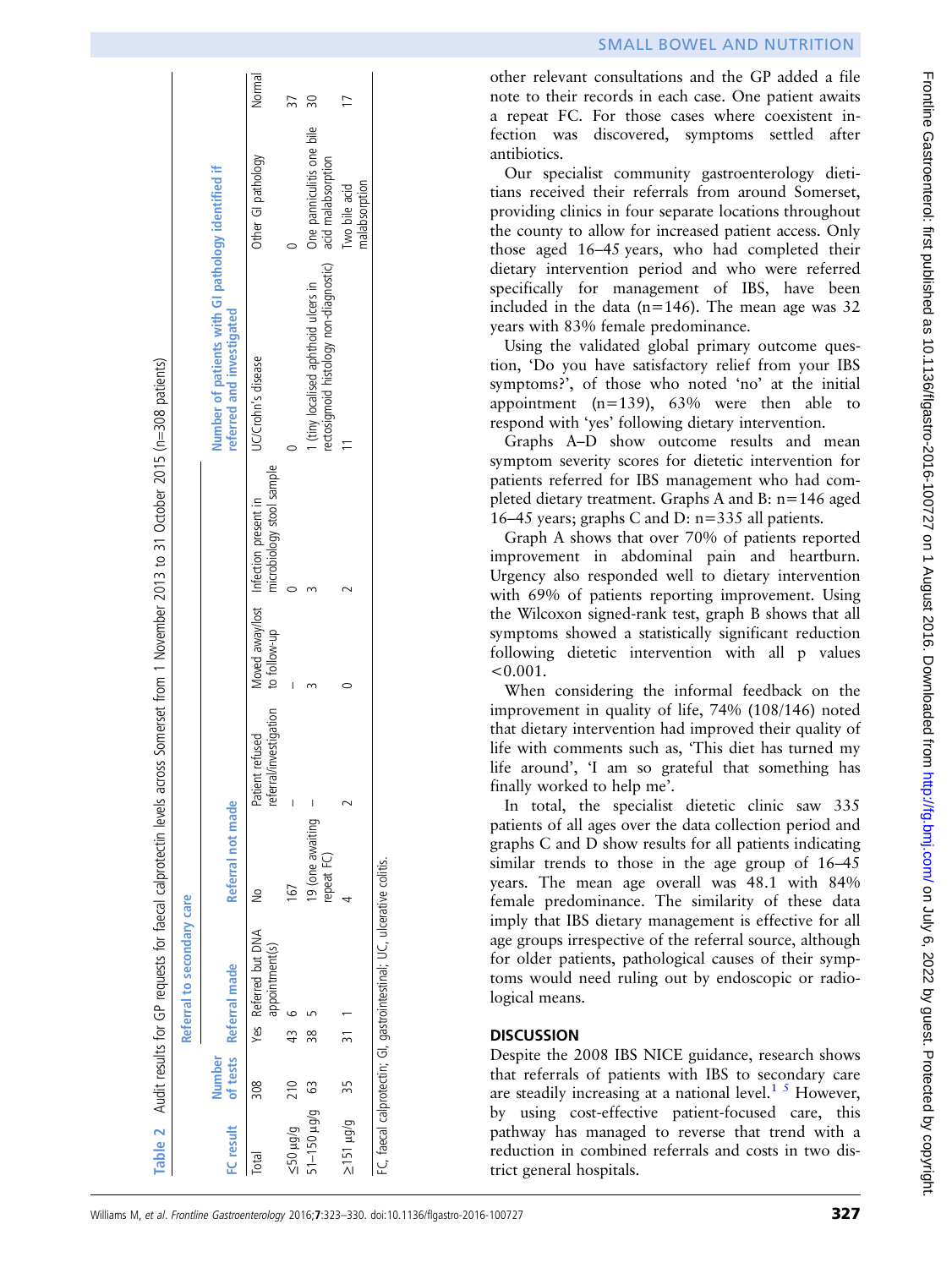### SMALL BOWEL AND NUTRITION

While many centres have focused on using FC to triage secondary care referrals after outpatient review, we understand that this is the first pathway which has piloted the funding of GP education, aided diagnosis by using FC to exclude inflammatory pathology, provided an effective treatment plan and used the cost savings which have been realised across an integrated healthcare community to fund specialist dietetic services based in the community.

While the 2008 NICE report highlighted that IBS should be managed within primary care, they also noted that healthcare professionals would need to be appropriately trained in IBS diagnostic criteria, if the guidance was to be successfully implemented. $<sup>5</sup>$  $<sup>5</sup>$  $<sup>5</sup>$  Hence,</sup> the focus of the Somerset project was to educate GPs and to give them the necessary tools to help their patients with IBS.

As this project has taken several years of negotiation and a business case to reach the project stage from its initial inception in 2011, more UK data are now available regarding the use of FC to reduce unnecessary referral and investigation where the result is likely to be negative.<sup>18 19</sup> What is reassuring is that subsequent NICE advice (DG11) has validated our initial chosen cut-off level for FC to rule out inflammatory disease  $(<50 \mu g/g)<sup>20</sup>$  While use of FC reduces unnecessary endoscopic investigations, for those patients who are referred with FC levels of  $50-150 \mu g/g$ , there is still a low likelihood of pathology and in these cases, an outpatient review can determine the right course of action. An alternative approach which is supported by recent evidence, is to repeat the FC for equivocal cases in 6– 8 weeks and refer only if the result remains elevated.<sup>21</sup>

Other areas have found that with time GPs tend to extend their use of the FC test to include patients where they would otherwise have been happy to make a clinical diagnosis, potentially negating any financial benefits.[18](#page-7-0) To counteract this in Somerset, we have insisted that FC should be used only if the patient is aged between 16 and 45 years, with no alarm symptoms and would otherwise be referred to secondary care. All referrals require completion of a pop-up GP audit form in order to obtain authorisation and ongoing GP education is essential.

Dietetic outcomes were encouraging and our data have contributed to Kings College London research in long-term outcomes, where it has been shown that 70% of patients continue to have satisfactory relief 6–- 18 months postdischarge. $^{22}$  $^{22}$  $^{22}$  Nevertheless, there will be a significant number of patients who do not respond to dietary and lifestyle measures for a variety of reasons. We have made basic suggestions about using medication in our 'management of IBS' pathway (see online supplementary appendix 2). However, we should consider hypnotherapy and cognitive behavioural therapy within this pathway as a future development as these have been endorsed by the NICE Clinical Guideline 61 published in 2015.<sup>[12](#page-6-0)</sup> These were not included in our

initial pathway as their availability was limited in Somerset and would have required additional funding and appointment of new staff.

Since 2012, we have received over 35 enquiries from across the UK from other primary and secondary care teams to find out how this project was set up and funded both for the specialist dietetic clinic and the overall pathway. In August 2014, a survey (n=31) of those making enquiries revealed that despite using our data to make a strong business case, only 12 were offering a dedicated IBS dietetic service with just 6 of these being established as a specialist dietetic-led community gastroenterology clinic. Interestingly, 46% of the present or planned dietetic services were to be placed within secondary care which may negate any cost-efficiency benefit as secondary care referral may raise expectations around investigation and medical review in outpatients. One of the strengths of our project was to avoid referral into secondary care to prevent this happening. For those centres without a service, 92% cited 'lack of funding' as the main obstacle, while 29% cited lack of secondary care support amid concerns about missing underlying pathology such as cancer and losing money from secondary care services to provide funding.<sup>[23](#page-7-0)</sup>

The pathway used in Somerset was established in the knowledge that there is a general community dietitian in every GP practice in the county. Hence, to gatekeep referrals into the specialist gastroenterology dietetic service, first-line advice was given by these general community dietitians or GPs themselves. However, it is acknowledged that the situation may differ in other areas of the UK and hence the pathway may need to be altered according to local needs. Indeed, first-line advice could be given in dietitian-led group sessions, or GPs can use the British Dietetic Association IBS first-line information sheet, which is endorsed by NICE and is freely available on the internet.<sup>[24](#page-7-0)</sup>

Overall, the suspicion that in 2011 our secondary care outpatient clinics were not effectively managing symptoms with little reassurance or lasting benefit from normal test results was confirmed by an appreciable revolving door effect which necessitated a new approach. This IBS pathway was set up as a pragmatic way to manage increasing demand for secondary care services, by providing an alternative cost-effective patient-centred solution.

### **CONCLUSION**

Our model highlights that there is no single solution to IBS and that it is essential to have the multidisciplinary approaches of effective dietetic intervention, reliable faecal biomarkers and GP education in order to encourage long-term and effective patient selfmanagement. With this combination it is possible to have a successful and cost-effective pathway, which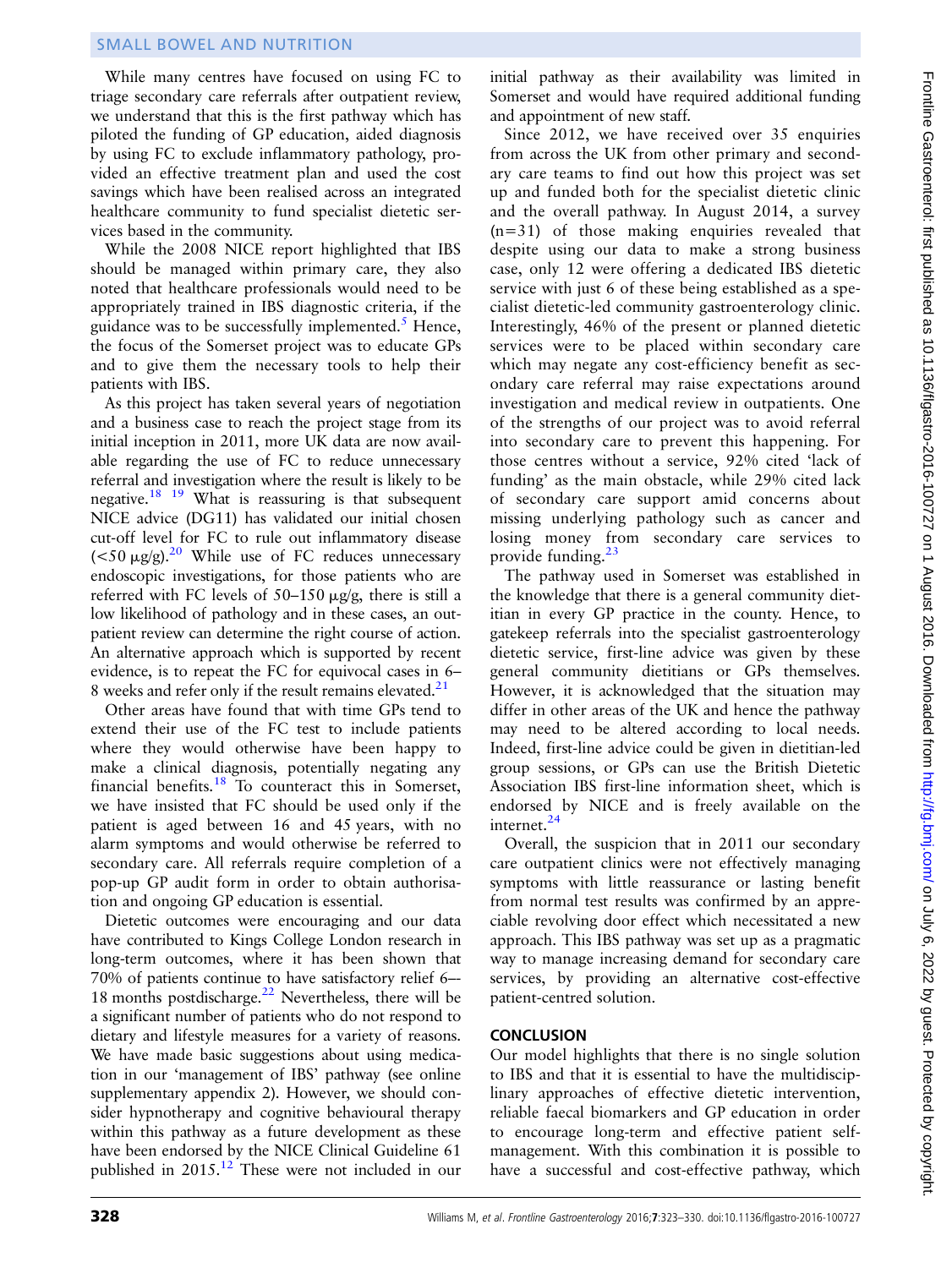<span id="page-6-0"></span>delivers significant NHS savings and also high levels of patient satisfaction in a community setting while allowing secondary care gastroenterology services to target their resources more effectively.

### Key messages

### What is already known on this topic?

- In 2008, the National Institute for Health and Care Excellence Clinical Guideline 61 advised that irritable bowel syndrome (IBS) diagnosis and management should take place in primary care; however, referrals to secondary care have continued to rise for patients with likely IBS despite a low probability of finding pathology if investigations are carried out.
- ▸ The low FODMAP diet has gained increasing credibility for managing IBS symptoms, when provided by specifically trained dietitians.

### What this study adds?

- Providing general practitioners (GP) education along with diagnosis and management pathways can lead to a reduction in secondary care referrals.
- Dietary intervention works to significantly reduce all IBS symptoms in patients of all ages when advice is given by appropriately trained dietitians.

### How might it impact on clinical practice in the foreseeable future?

- Supply GP with an alternative pathway for patients with IBS to help reduce secondary care referrals.
- ▸ Encourage the use of audited faecal calprotectin testing as a reliable tool within primary care when ruling out inflammatory bowel disease in patients aged 16–45 years with likely IBS and no alarm symptoms.
- ▸ Encourage the use of primary care-based specialist dietetic intervention for patients with IBS.
- ▸ Encourage Clinical Commissioning Group to set up IBS management within primary care to prevent unnecessary secondary care referrals and investigation and thus reduce National Health Service costs.

Acknowledgements Richard Blackwell, Information Analysis Manager, South West Academic Health Science Network, UK. Dr David James, Consultant Chemical Pathologist, Taunton and Somerset NHS Foundation Trust, UK. Dr Tom Johnston, Specialty Registrar in Gastroenterology, Severn Deanery, UK. Dumiso Ncube, Directorate Manager, Yeovil District NHS Foundation Trust, UK.

Contributors All authors were responsible for design of study and critical revisions to the manuscript. MW, LS, EG, SG: data collection. LS, EG, SG: data analysis. EG, MW: authorship and original idea.

Competing interests EG: non-financial support to cover travel to, accommodation for and attendance of European Crohn's and Colitis Organisation meeting funded by Ferring 20–22 February 2014 and 16–18 February 2012. EG: Financial payment for attendance of Shire GI Advisory Board 2008. EG: Financial payment for attendance of Ferring Inflammatory Bowel Disease Advisory Board 2007.

Provenance and peer review Not commissioned; internally peer reviewed.

Open Access This is an Open Access article distributed in accordance with the Creative Commons Attribution Non Commercial (CC BY-NC 4.0) license, which permits others to distribute, remix, adapt, build upon this work noncommercially, and license their derivative works on different terms, provided the original work is properly cited and the use is non-commercial. See: [http://creativecommons.org/licenses/by](http://creativecommons.org/licenses/by-nc/4.0/)[nc/4.0/](http://creativecommons.org/licenses/by-nc/4.0/)

### **REFERENCES**

- 1 Soubieres A, Wilson P, Poullis A, et al. Burden of irritable bowel syndrome in an increasingly cost-aware National Health Service. Frontline Gastroenterol 2015;6:229.
- Maxion-Bergemann S, Thielecke F, Abel F, et al. Costs of irritable bowel syndrome in the UK and US. [Pharmacoeconomics](http://dx.doi.org/10.2165/00019053-200624010-00002) 2006;24:21–37.
- 3 Thompson WG, Heaton KW, Smyth GT, et al. Irritable bowel syndrome in general practice: prevalence, characteristics, and referral. [Gut](http://dx.doi.org/10.1136/gut.46.1.78) 2000;46:78–82.
- British Society of Gastroenterology. IBS/Functional Symptoms: Commissioning Report: Clinical. 2014. [http://www.bsg.org.uk/](http://www.bsg.org.uk/clinical/commissioning-report/ibs/functional-symptoms.html) [clinical/commissioning-report/ibs/functional-symptoms.html](http://www.bsg.org.uk/clinical/commissioning-report/ibs/functional-symptoms.html)
- 5 National Institute for Health and Care Excellence. Irritable Bowel Syndrome: Costing report implementing NICE guidance. CG61 Manchester: NICE, 2008. [https://www.nice.org.uk/](https://www.nice.org.uk/guidance/cg61/resources/costing-report-196660189) [guidance/cg61/resources/costing-report-196660189](https://www.nice.org.uk/guidance/cg61/resources/costing-report-196660189)
- 6 Bellini M, Tosetti C, Costa F, et al. The general practitioners approach to irritable bowel syndrome: from intention to practice. [Dig Liver Dis](http://dx.doi.org/10.1016/j.dld.2005.06.011) 2005;37:934–9.
- 7 Spiegel BM, Farid M, Esrailian E, et al. Is irritable bowel syndrome a diagnosis of exclusion? A survey of primary care providers, gastroenterologists and IBS experts. [Am J Gastroenterol](http://dx.doi.org/10.1038/ajg.2010.47) 2010;105:848–58.
- 8 Drossman DA, Dumitrascu DL. Rome III: new standard for functional gastrointestinal disorders. J Gastrointestin Liver Dis 2006;15:237–41.
- 9 Hungin APS, Whorwell PJ, Tack J, et al. The Prevalence, patterns and impact of irritable bowel syndrome: an international survey of 40,000 subjects. [Aliment Pharmacol](http://dx.doi.org/10.1046/j.1365-2036.2003.01456.x) [Ther](http://dx.doi.org/10.1046/j.1365-2036.2003.01456.x) 2003;17:643–50.
- 10 Staudacher HM, Whelan K, Irving PM, et al. Comparison of symptom response following advice for a diet low in fermentable carbohydrates (FODMAPs) versus standard dietary advice in patients with irritable bowel syndrome. *[J Hum Nutr](http://dx.doi.org/10.1111/j.1365-277X.2011.01162.x)* [Diet](http://dx.doi.org/10.1111/j.1365-277X.2011.01162.x) 2011;24:487–95.
- 11 Gibson PR, Shepherd SJ. Evidence-based dietary management of functional gastrointestinal symptoms: The FODMAP approach. [J Gastroenterol Hepatol](http://dx.doi.org/10.1111/j.1440-1746.2009.06149.x) 2010;25:252–8.
- 12 National Institute for Health and Care Excellence. Irritable bowel syndrome in adults: diagnosis and management of irritable bowel syndrome in primary care. CG61. Manchester: NICE, 2015.
- 13 McKenzie YA, Alder A, Anderson W, et al. British Dietetic Association evidence-based guidelines for the dietary management of irritable bowel syndrome in adults. *[J Hum](http://dx.doi.org/10.1111/j.1365-277X.2012.01242.x)* [Nutr Diet](http://dx.doi.org/10.1111/j.1365-277X.2012.01242.x) 2012;25:260–74.
- 14 Map of Medicine. Irritable bowel syndrome (IBS). International View. London: Map of Medicine, 2010.
- 15 NHS Purchasing and Supply Agency. Centre for Evidence-based Purchasing. Economic report: value of calprotectin in screening out irritable bowel syndrome. London, 2010.